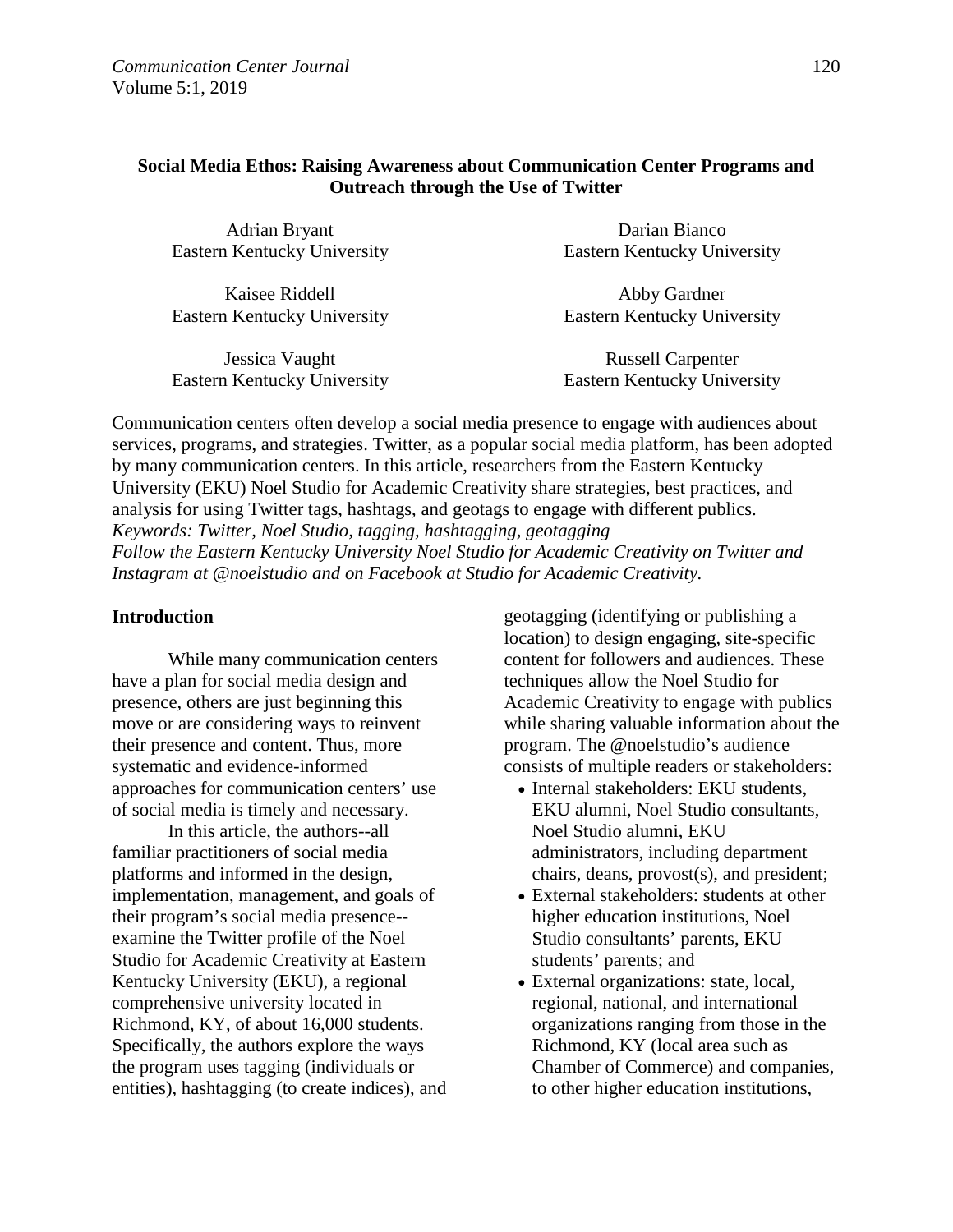and higher education institutions' communication centers (such as Nova Southeastern University's Writing and Communication Center, the University of North Carolina Greensboro's Communication Center, and Georgia Tech's CommLab). Much like the Noel Studio for Academic

Creativity, a large number of communication centers have taken to social media. Their uses of Twitter, however, vary widely.

Ridley (n.d.) explored the ways in which colleges and universities are using social media to communicate to (and attract) students. Importantly, as Ridley explained, "schools have taken notice of what students are looking for, and are using social media to share their campus culture with prospective students and their parents." As a central presence and advocate for communication processes and practices on many campuses, communication centers have also followed suit by designing their own presence in the social media landscape. Similar to Ridley's description, communication centers have designed social media profiles to share their program's culture with students and other members of their academic community(ies) and the world, with a potential reach far beyond the walls of their space or campus. While every communication center would have a different reason for establishing a Twitter profile, four broad-based goals might include:

- Increased potential communication with current students at the college or university;
- Potential for communication with current clientele of the communication center;
- Potential for communication with prospective clientele of the communication center; and

• Platform for showcasing events, programs, or available resources. Communication centers, however, would have many reasons for enhancing their digital presence through the use of Twitter, and each center brings with it a unique approach. As even more communication centers join this social media platform, additional research and analysis is needed to understand strategies and practices, especially within the context of communication center usage.

 When designed and used intentionally, Twitter can be a meaningful and powerful platform for communication centers to establish a relationship with current and potential clientele--a relationship harder to foster through traditional media, such as websites, posters, or handouts. Twitter is a social media outlet that almost all current and incoming college students are not only familiar with but enjoy and use casually. As a strategy for maximizing audience reach and promoting interactivity, tagging, hashtagging, and geotagging can help increase a communication center's presence and reach and situate messaging within the larger structure of the institution, including spaces or places where activities take place.

# **The Importance of Situating Space through Twitter**

The Noel Studio is a 10,000 square foot space located in the heart of the historic Crabbe Library on the EKU campus. The space is bright, with ample natural light shining into the Greenhouse, a flexible space at the center of the Noel Studio, where oneon-one and small-group consultations take place. Furniture is brightly colored, with most situated on wheels to facilitate easy movement and reorganization as needed, which is key in creating a space that promotes collaboration and interaction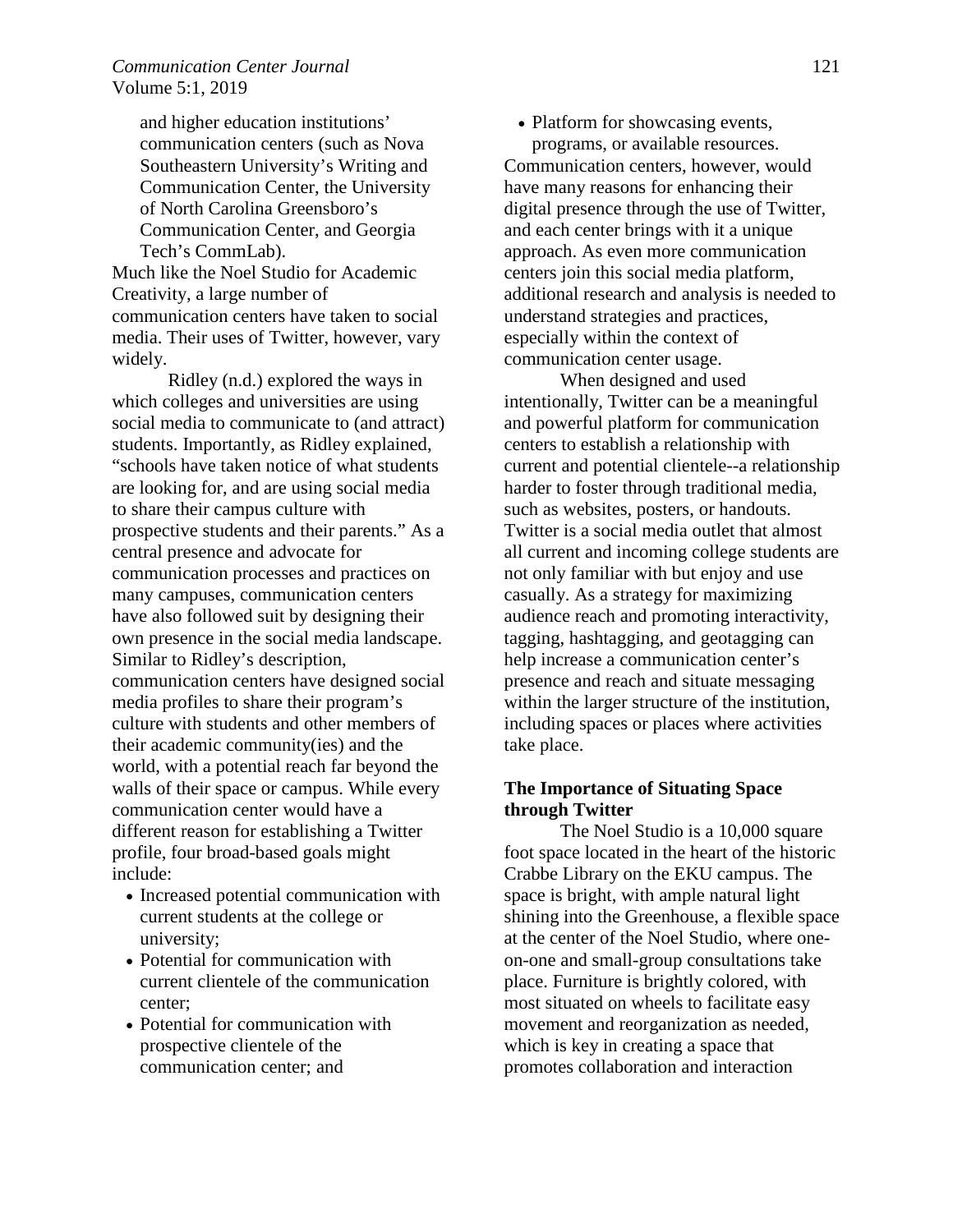among students as they design and hone communication projects.

Impressions times people saw this Tweet on Twitter

Total engagements times people interacted with this Tweet

#### Figure 1. *Example Twitter analytics.*

Figure 1 shows a photo posted to Twitter in advance of a Noel Studio consultant educational development session. This photo offers a unique angle of a popular and prominent space in the Noel Studio for Academic Creativity, often referred to as the Greenhouse. The physical structure of the space--the building itself and the way it is designed--communicates an ethos to students and all members of the university community. That is, the space showcases the importance--and centrality--not only of communication but also of academic success. Space is critical to the mission of the Noel Studio and the ways that services are delivered. The space, that is, projects an ethos of creativity, innovation, and communication where students are encouraged to create environments to fit their communication activity for that visit (Bunnell et al., 2016; Carpenter, 2016; Carpenter & Apostel, 2017).

As a strategy for engaging audiences through Twitter, tagging, hashtagging, and geotagging allows communication centers to cultivate an ethos for their program, showing characteristics of the space, events, people, and other features that audience members can follow or track for information about events or other updates. Regardless of the footprint a communication center occupies, the physical space--or features, tools, or resources included in it--can allow audiences to develop a relationship with the program. Tagging, hashtagging, and geotagging can offer valuable opportunities to increase interaction among interested

populations. Effective strategies employed by the Noel Studio include:

- Highlighting a new resource located in the communication center
- Use a hashtag to describe, provide context  $21$ for, or align with a trending hashtag (made popular by frequent Twitter use) to display a new resource within the communication center. In addition, a geotag can be used to show followers the communication center's location or to ensure that if the location is searched by users, the photo is archived, searchable, or available.
	- Showcasing a staff member working with students in the space

Hashtags or geotags can align the staff member profile or photo with the communication center or larger institutional social media efforts. Both strategies can increase engagement in the form of impressions (Twitter users who see the post) or engagements (when followers interact with the tweet, usually by clicking on the photo or link).

• Situating the communication center within the geography of the larger campus

Tags or geotags can serve as a way to situate the communication center--or its programming--within the geographic context of the campus. Alternate locations, satellite centers, and promotion initiatives can help alert students and members of the campus community of this communication center activity.

• Featuring technology or recording equipment available within the communication center

Tags can describe the technology for readers or add context for use or connections to potential student visitors.

• Showing students recommendations for navigating communication center spaces.

210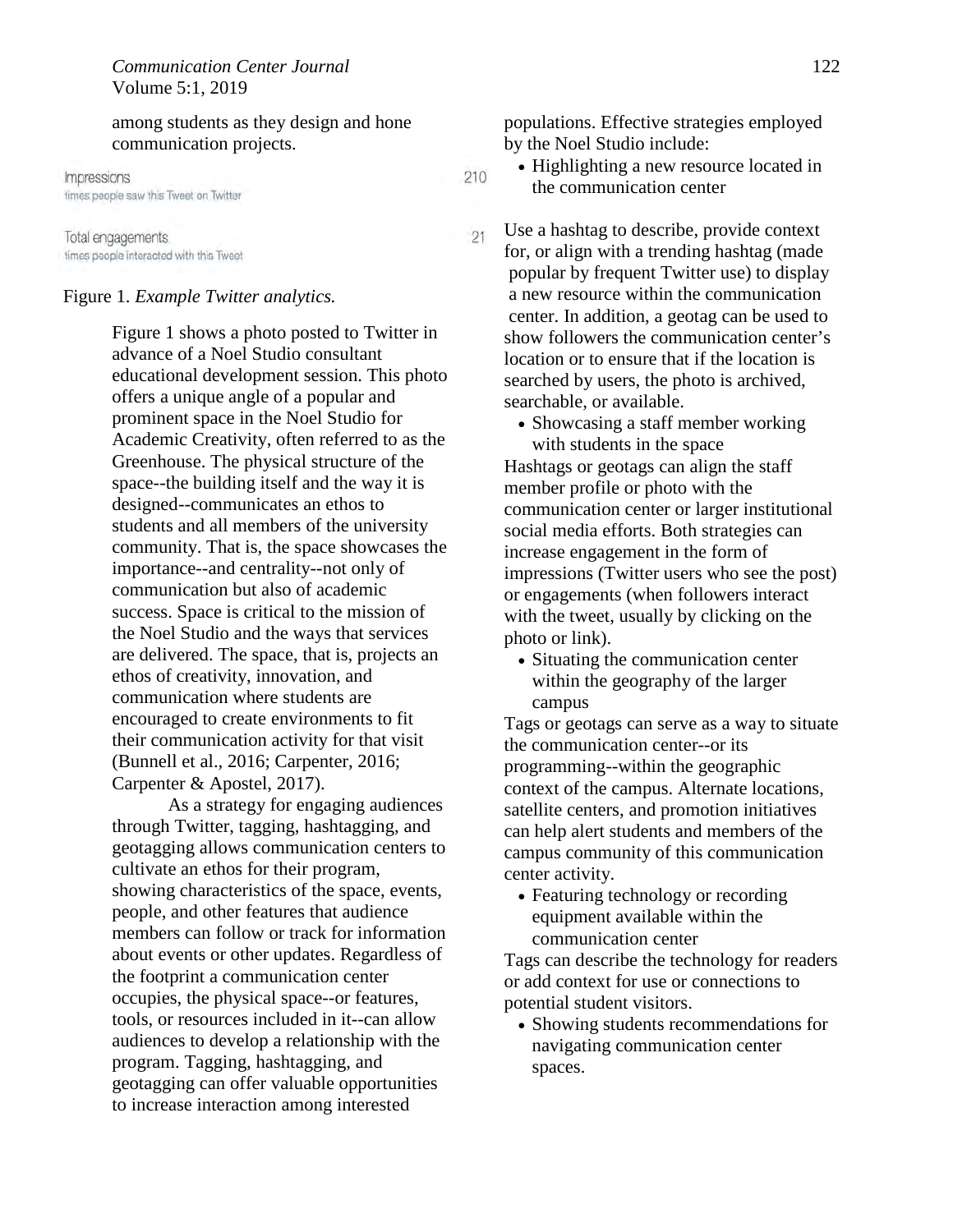# *Communication Center Journal* 123 Volume 5:1, 2019

Tagging, hashtagging, and geotagging can help situate allied programs within the context of communication center activity. Communication centers can use these tagging features to connect with academic departments or locations, for example, to show programmatic alignment.

The @noelstudio feed, designed and managed by the Noel Studio's Social Media Committee, employs many of these approaches by displaying photos of new or recently updated spaces, technologies, or tools using related tagging strategies. Staffing profiles or updates can follow similar approaches, which allow for an archival connection to the communication center. The use of the Noel Studio Twitter handle and content related to it is often pushed by the student staff who are employed there. Undergraduate students who work for the Noel Studio often retweet and react to posts, allowing them to promote their workplace and reach a broader audience than the feed alone may be able to reach. The staff of the Noel Studio is able to gain experience with social media through these activities, setting them up for more efficient technological and communication skills in the future.

### **Twitter Applications for Communication Centers**

While the tone used by most colleges and universities on social media, and on Twitter specifically, may be viewed as formal compared to that of other industries (e.g., Wendy's sassy signature tone), the goal of many Twitter feeds is to engage audiences, in many cases with a focus on students. Some posts might boast academic accomplishments or credentials, while others might focus on social aspects of life at the school or as a student. Depending on the goal(s) of the Twitter feed, posts might take an academic or humorous tone (or offer a mix, depending on the content). Some

Twitter feeds have become remarkably popular, such as popular fast food chains, among a variety of audiences with varying levels of interest in the content. However, other feeds offer only light content, posting simply a link to a website or a photo with little opportunity for interaction, often resulting in little impact or engagement as determined by analytics via Twitter. Figure 2, for example, offers an example of a recent post via Twitter. This post reached 210 followers, with 21 engagements (or interactions with the content posted, often in the form of a link click).



Figure 2. *Noel Studio for Academic Creativity Greenhouse, posted on Twitter (Photo by Russell Carpenter, @rustycarpenter)* 

 Marciniak (2012) noted that student perspectives on Twitter are often some of the most heard. In this article, Marciniak addresses how students often tag and talk about their experiences at the center, some saying that the center was their "bff" for the day, while others remark that they don't understand why they need to use the center in the first place. The concept of online student communication ties into Keogh's findings, as Keogh also weighs in on how students, new and old, use online conversation to learn about whether or not certain institutions offer the services they need. Students' use of tagging or geotagging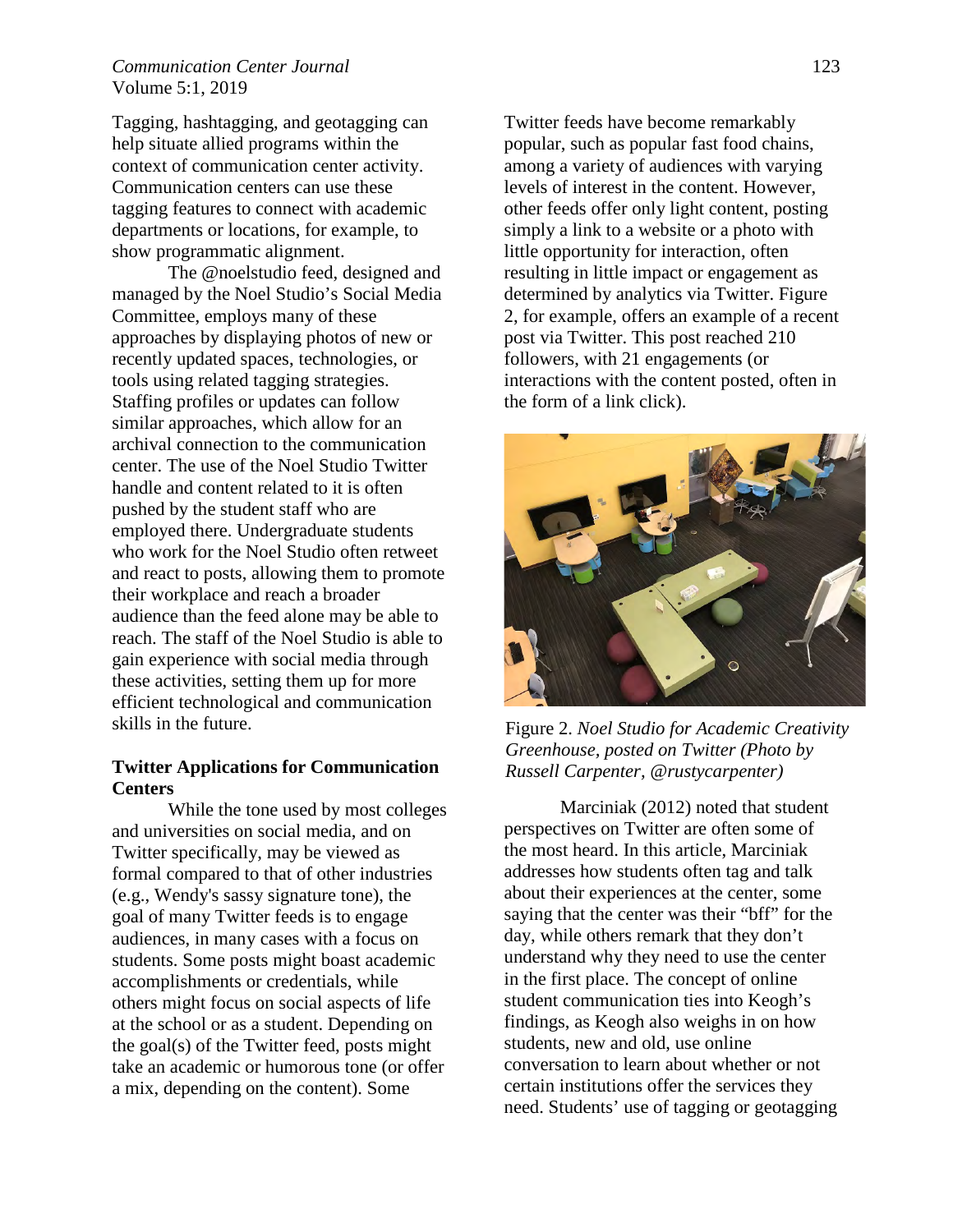### *Communication Center Journal* 124 Volume 5:1, 2019

within the communication center while remarking and conversing about the center online can be an effective means of getting a center's name and reputation into the student sphere while also giving the center an opportunity to directly address student ideas and questions.

Twitter should make possible new kinds of engagement for communication center populations. Keogh (2018) explained that "young people view social media as more credible compared with traditional media and information provided by companies" (n.p.). In addition, Keogh added that 83% of students now use social media to aid in choosing their prospective college. Twitter then allows for a conversation to emerge between the institution (or communication center) and the student. Best practices for use of social media in an academic setting, according to Jones (2010), include being transparent in the intent and purpose of social media usage, as well as being "nimble" in reacting to how users are engaging with the shared content. When handled correctly, Twitter shows potential for deep, substantive, and sustainable relationships between institutions and related populations.

A study by Kimmons, Veletsianos, and Woodward (2017), however, found that colleges largely use Twitter as a news platform, recruitment tool, and public relations device; in essence, as a monologic device to disseminate information rather than as a platform to invite interaction and discussion with students, faculty, or the public. Shapiro (2013) of UW-Madison lambasts using Twitter to convey only neutral information--availability, workshops, and programs for example--calling it "the party-going equivalent of standing alone in the corner spouting out your observations to no one in particular" (n.p.). While communication centers should use Twitter to amplify its spaces and services, its

marketing should have an undercurrent of sociality that gives it an approachable, warm aura that would--to extend the party-going analogy--kickstart a genuine conversation with a stranger.

Several approaches that complement the use of tags, hashtags, and geotags can be taken to invite effective social media engagement, beyond solely posting links or institutional information. Fandel (2018), for example, emphasized the power of images in the social media landscape. One of the most important parts of publishing a book, Fandel claims, is deciding what the cover of the book will be, as the book's cover has the potential to attract the attention of a wandering shopper as they move through a store. Likewise, the use of images in social media posts have tremendous power to convince a user to pause their rapid scrolling. Once a user stops, the image- which can be a poster for an upcoming workshop, an infographic on the writing process, a candid shot of students having fun in the communication center, among other possibilities--can then convey important information (as well as an important "vibe" for the center) that persuade a student to participate in the center's services. If a communication center's social media strategy boils down to interactive marketing, or, at least, interactive marketing can be one of the center's primary tenets--images are a highly reliable tool to engage with an audience.

These strategies can be paired with the use of tags, hashtags, or geotags as well. Using these features in Twitter aligns communication centers' messages either through the thoughtful use of hashtags or geographic space, the communication center itself, or the larger building in which it is situated. Communication centers often include images of their location or their building as a whole when geotagging. If a student is trying to find the communication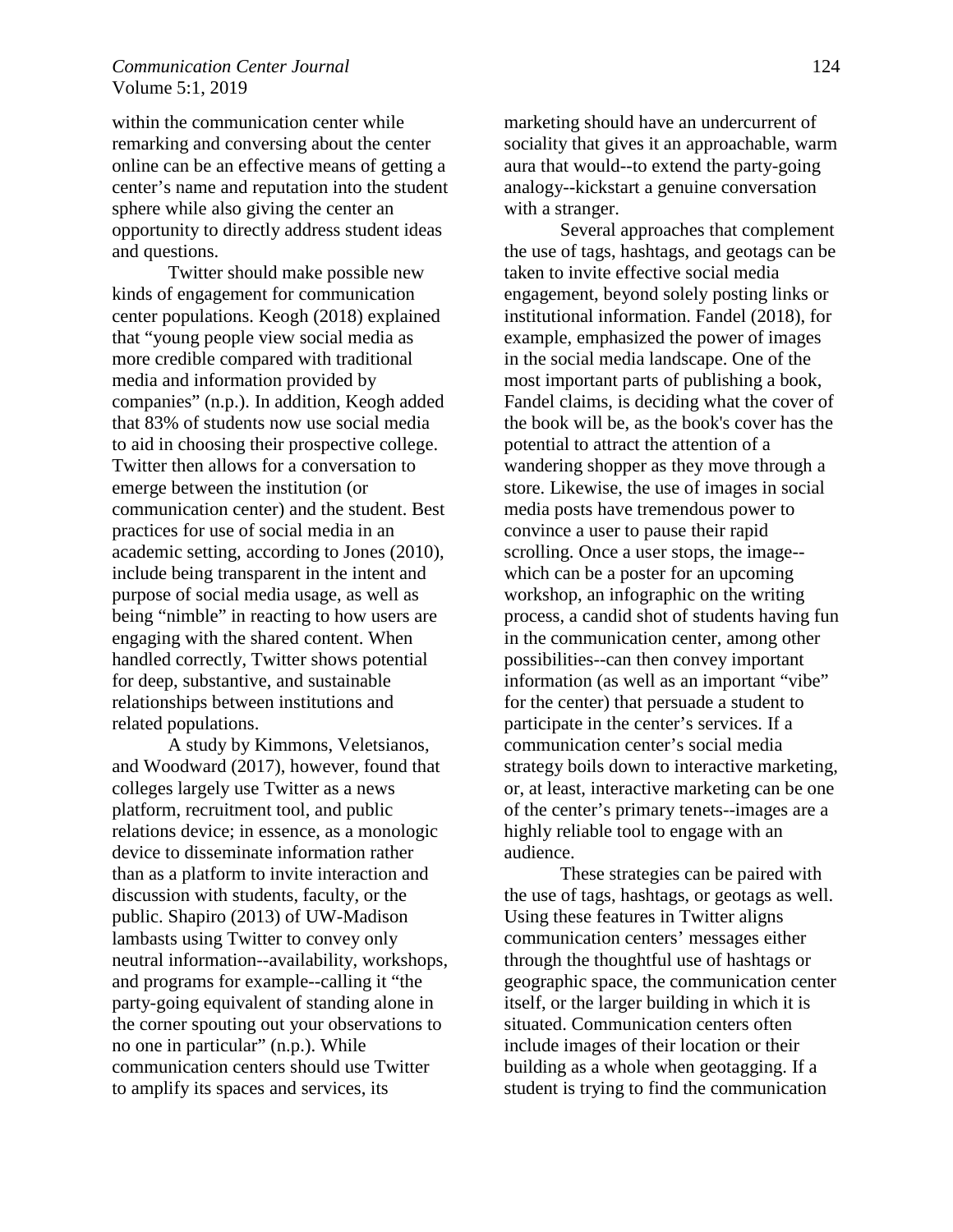### *Communication Center Journal* 125 Volume 5:1, 2019

center, the image can serve as a means to direct the student, whether they are across campus or standing right in front of the building. Providing images also serves the same service as a face with a name--the location and appearance of the communication center and building will become synonymous with those who see the tweets.

Without a doubt, the decision to launch--and maintain--a communication center presence via Twitter is an important one. Tagging and geotagging serve as tools for aligning Twitter messaging with communication center spaces and geographies. In the following paragraphs, the authors explore the complex decisions that go into a communication center's Twitter feed with a focus on applications of tagging and geotagging.

### **Noel Studio Use of Twitter**

The Noel Studio has designed and developed strategies to ensure success using Twitter tags, hashtags, and geotags. These strategies allow @noelstudio to provide program-related updates, circulate announcements or information about the program, and reach wide audiences with valuable information. Three strategies have enabled the success of the @noelstudio feed, while also showing unity with the larger university.

Tagging is the use of another handle in a posting (the use of  $\omega$  and the user's handle, such as "noelstudio"). In addition, hashtags, such as #EKUSummer, can be used to tag posts related to various topics. Tagging other--or related--handles (such as @EKUEnglish) can also result in "retweets" that allow the original post or content to reach the followers of that account as well. If the @noelstudio account has over 1,300 followers and a post is retweeted by @EKUEnglish, which has 800 followers, it

is possible for the post to be seen by 2,100 followers, for example. Tagging, in its various forms, is often a viable strategy for reaching the largest audience possible with your communication center's tweet. In the section that follows, however, we offer best practices and recommendations for maximizing some of Twitter's most powerful features for use in sharing communication center content.

Best practices and recommendations have been widely shared, and many offer sound advice for Twitter users that can be applied--in many ways--to communication centers as they design and implement tactics that will work for their programs. With millions of tweets per day, Twitter is a highly active social media platform.

Most importantly, Twitter feeds should be intentionally designed to maximize readership and engagement. Communication centers should have a clear and well-designed plan for their feeds. Tagging and geotags help communication centers engage with followers, promote their services through giveaways that showcase services and programs, use analytics to reach audiences and increase the reach of posts, and tailor content to audiences. Twitter tagging as a strategy gives the public a key word or phrase to focus on, allowing them to track the tag if they want to keep up with events and services connected to it, and they can share their own connections to the concept by using the tag themselves in their own tweets. Students can also geotag themselves at the communication center. In this way, they can let their friends and family know where they are and what they're doing and possibly entice others to join them. Images used in posts are also effective in drawing attention, as it only takes a moment to look at a photo, and Twitter already includes only a small window of text for each post. By engaging with tags, hashtags, and geotags, the Noel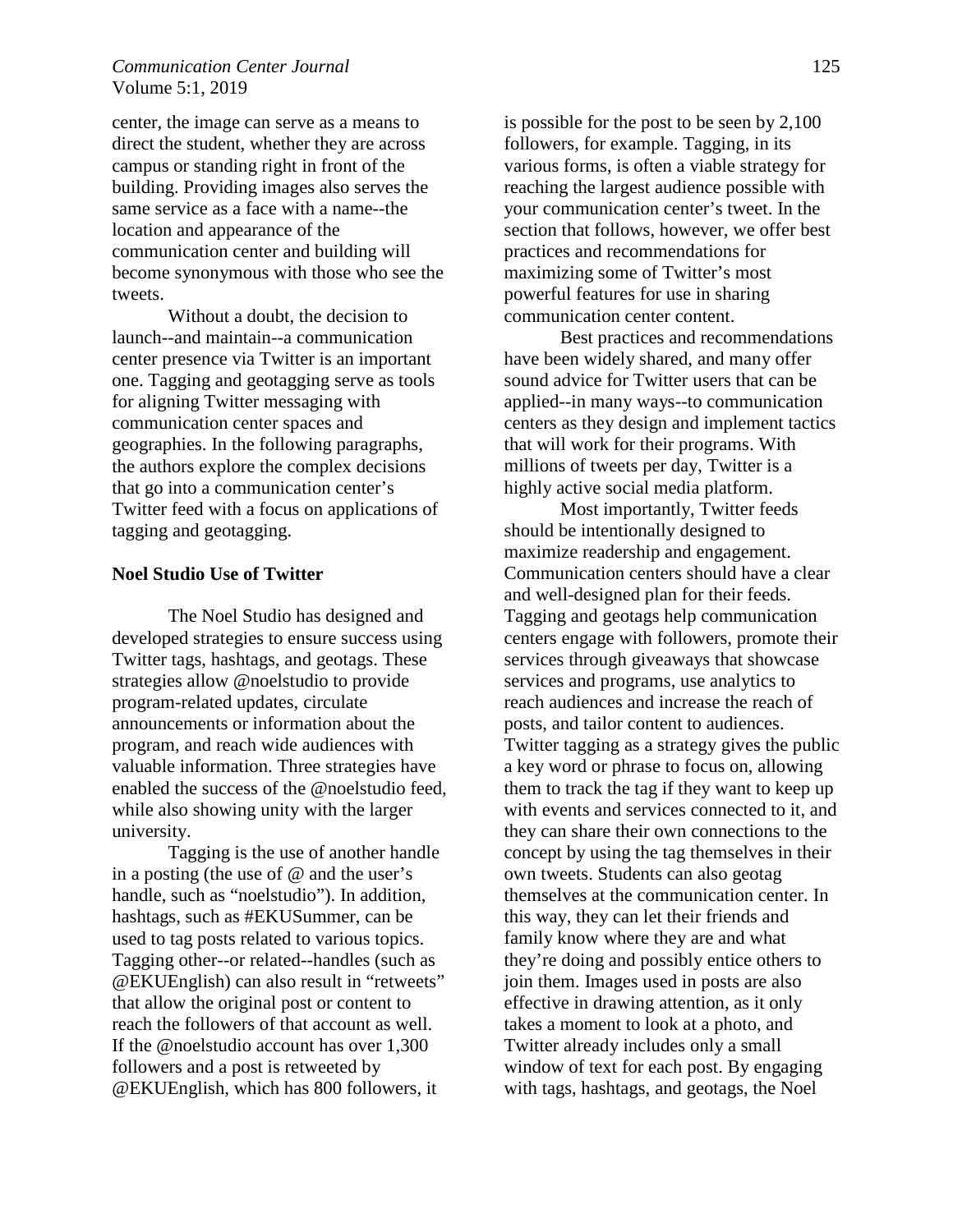Studio is able to connect with the public on multiple levels.

Table 1 provides samples of Twitter tags used on the @noelstudio feed. Tags were designed by the Noel Studio's Social

Media Committee or adapted from the university's presence. Consistency among tags allows Twitter users to search for and access posts while also using the same tags to participate in conversations.

| <b>Twitter Handle</b>                                                                                                                                                                                                | <b>Best Practice</b>                                                                                                                                                                                                                                                                             |
|----------------------------------------------------------------------------------------------------------------------------------------------------------------------------------------------------------------------|--------------------------------------------------------------------------------------------------------------------------------------------------------------------------------------------------------------------------------------------------------------------------------------------------|
| @EKUSummer<br>The @EKUSummer feed is<br>often tagged to promote<br>summer courses at EKU,<br>many of which require<br>consultations or workshops<br>in the Noel Studio for<br>Academic Creativity.                   | Noel Studio 1,337 followers + EKU Summer 280 followers +<br>Rusty Carpenter 843 followers = potential to reach $2,460$<br>accounts<br>Noel Studio @NoelStudio · Jul 29<br>The Noel Studio is a great place to stay cool during #EKUSummer!<br>@EKUSummer<br>t7 3<br>$\hat{\mathbb{L}}$<br>Q<br>6 |
| <b>@eku_english</b><br>The @eku_english feed is<br>operated by EKU's<br>Department of English. This<br>handle is often tagged in<br>posts of potential interest for<br><b>EKU English students and</b><br>followers. | Noel Studio @NoelStudio · Jul 30<br>Hey #EKU23, don't forget that if you can visit us for a help with a paper<br>from an @eku_english course or any other class! Our consultants are<br>#HeretoHelp<br>t<br>$\tau$                                                                               |

|  | Table 1: Sample tagging with and among allied campus areas. |  |  |
|--|-------------------------------------------------------------|--|--|
|  |                                                             |  |  |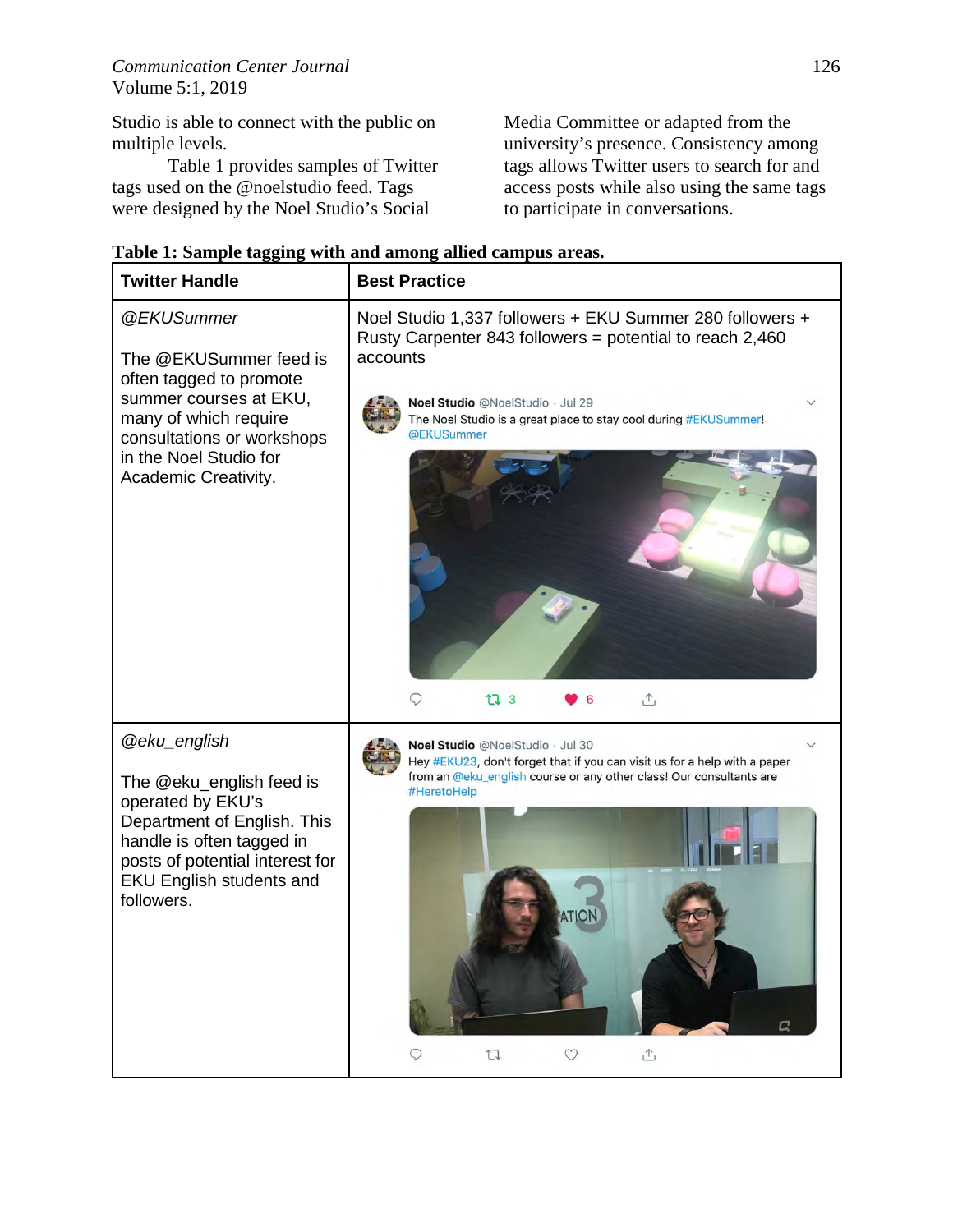

As Table 2 shows, hashtags are used to organize content on social media and can be helpful for users when they are searching for a specific type of media to view. By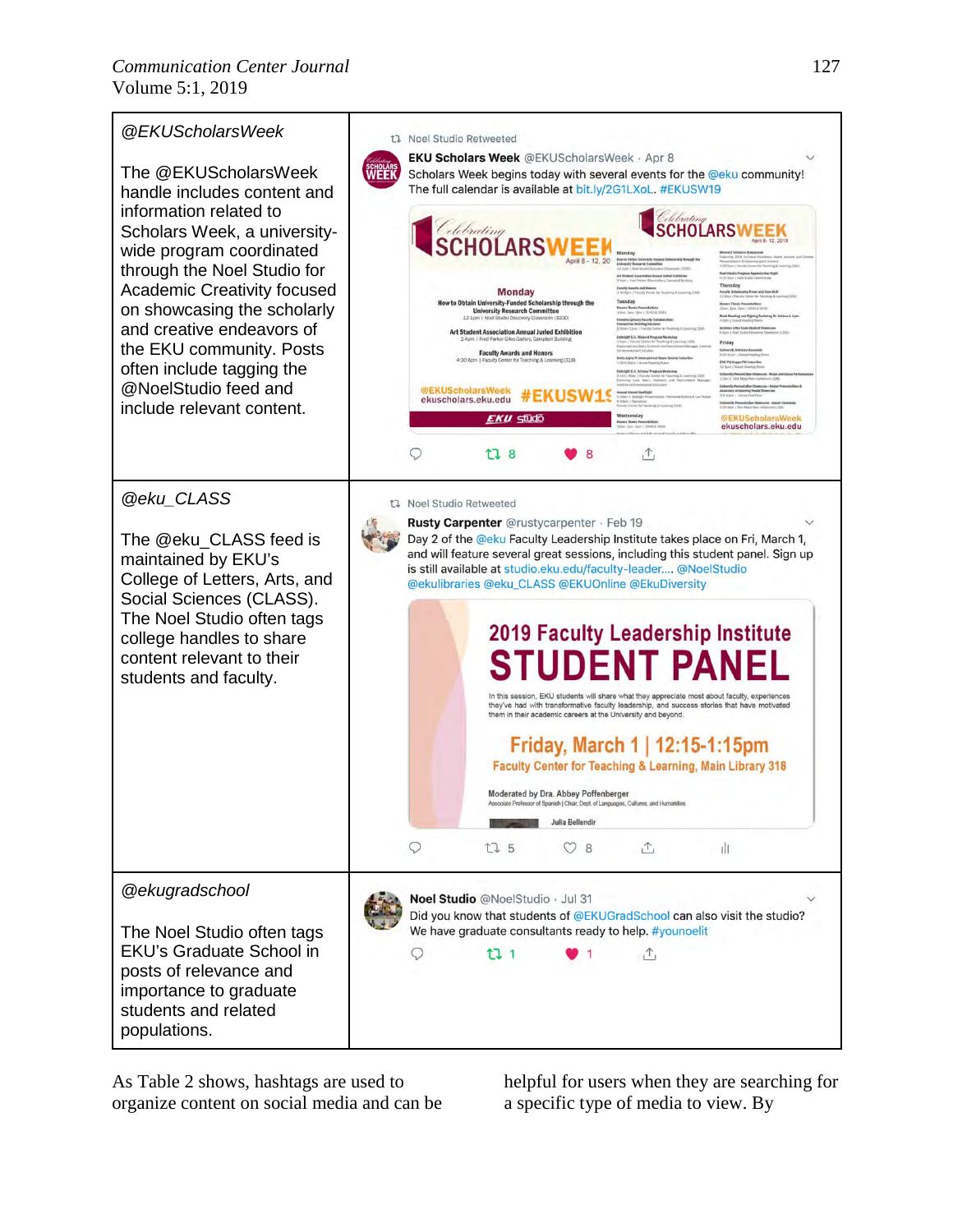participating in hashtags, you can have your communication center associated with a short saying or catchphrase that will help

users remember you and make it easier to find posts about your center.

| <b>Hashtags</b>                                                                                                                                                                                                                                                                                                                                                                                                                                                           | <b>Best Practice</b>                                                                                                                                                                                                                                                                                           |
|---------------------------------------------------------------------------------------------------------------------------------------------------------------------------------------------------------------------------------------------------------------------------------------------------------------------------------------------------------------------------------------------------------------------------------------------------------------------------|----------------------------------------------------------------------------------------------------------------------------------------------------------------------------------------------------------------------------------------------------------------------------------------------------------------|
| #younoelit and #EKULNAP<br>Creating a hashtag that is<br>unique to your communication<br>center can help the program<br>promote its brand. For<br>example, this tweet promotes<br>the Noel Studio's Long Night<br><b>Against Procrastination</b><br>(LNAP) a 24-hour event<br>focused on supporting student<br>writing, research, and<br>communication while also<br>building community as<br>students compose and revise<br>among consultants and peers<br>in the space. | Noel Studio @NoelStudio · Oct 4, 2016<br>We're all set up and ready to go! Now we're just waiting on you!<br>#EKULNAP #YouNoellt<br>Hand Roasted, Sn                                                                                                                                                           |
| <b>Retweeting #EKUSummer</b><br>By retweeting other accounts<br>that use a hashtag, the<br>communication center account<br>can be more easily found by<br>those who are searching for<br>that specific tag. For example,<br>when someone searches for<br>#EKUSummer, they can find<br>the Noel Studio's account<br>listed in the retweets for the<br>original post that was shared.                                                                                       | t1 You Retweeted<br><b>EKU Summer</b> @EKUSummer · Jun 25<br>Back at it again with the give away! Follow our account and retweet this for<br>a chance to win this summer gift bag : Must be present at orientation to<br>win! #EKU23 #EKUSummer<br>giant rubber duckie<br>POOL FLOAT<br>EKUSWAME<br>t7 11<br>⚠ |
| #EKUSW19<br>This hashtag is recurring<br>annually among Noel Studio<br>programs and is used to                                                                                                                                                                                                                                                                                                                                                                            |                                                                                                                                                                                                                                                                                                                |

|  |  | Table 2: Hashtags Commonly Used for the @noelstudio Twitter account. |
|--|--|----------------------------------------------------------------------|
|  |  |                                                                      |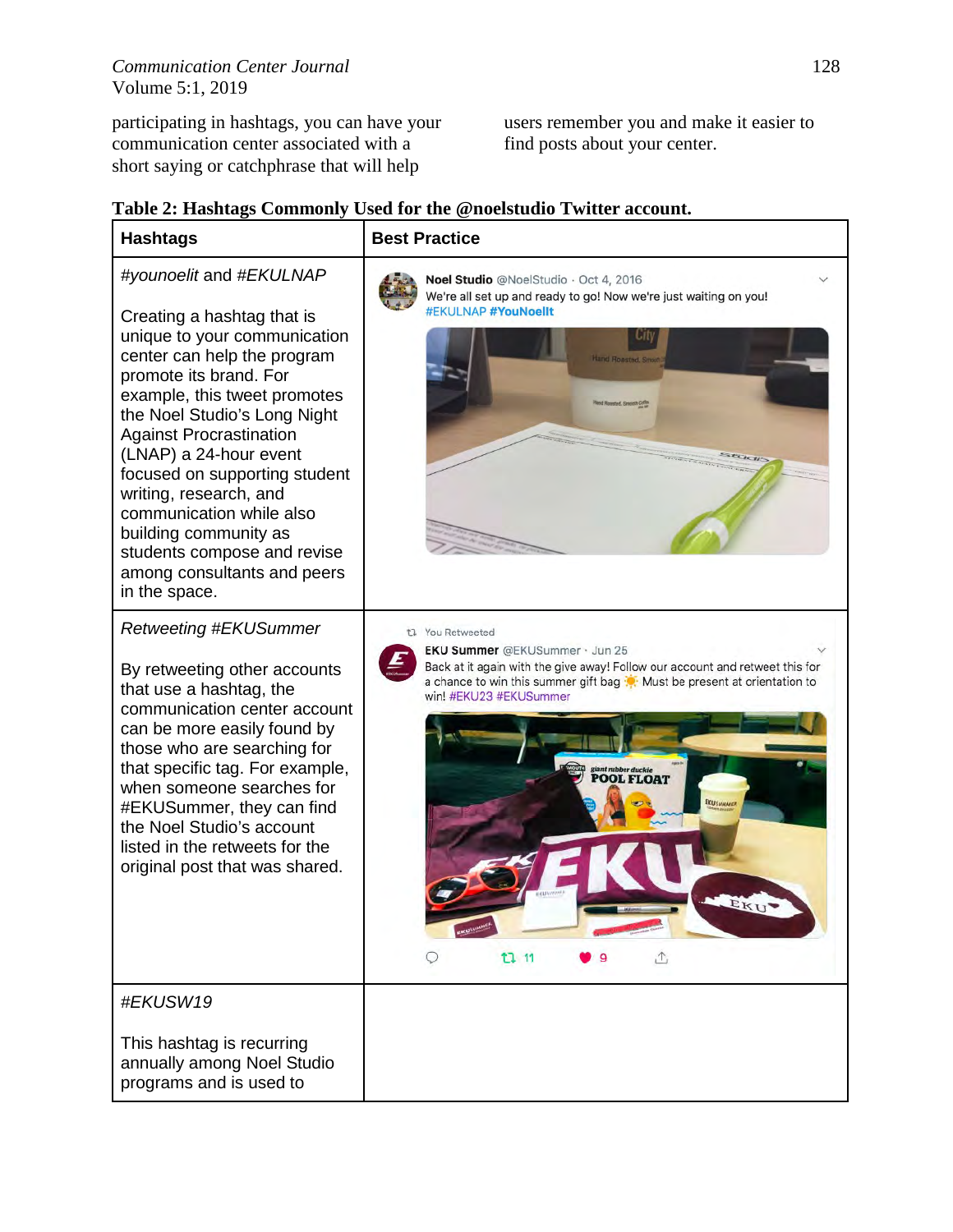*Communication Center Journal* 129 Volume 5:1, 2019

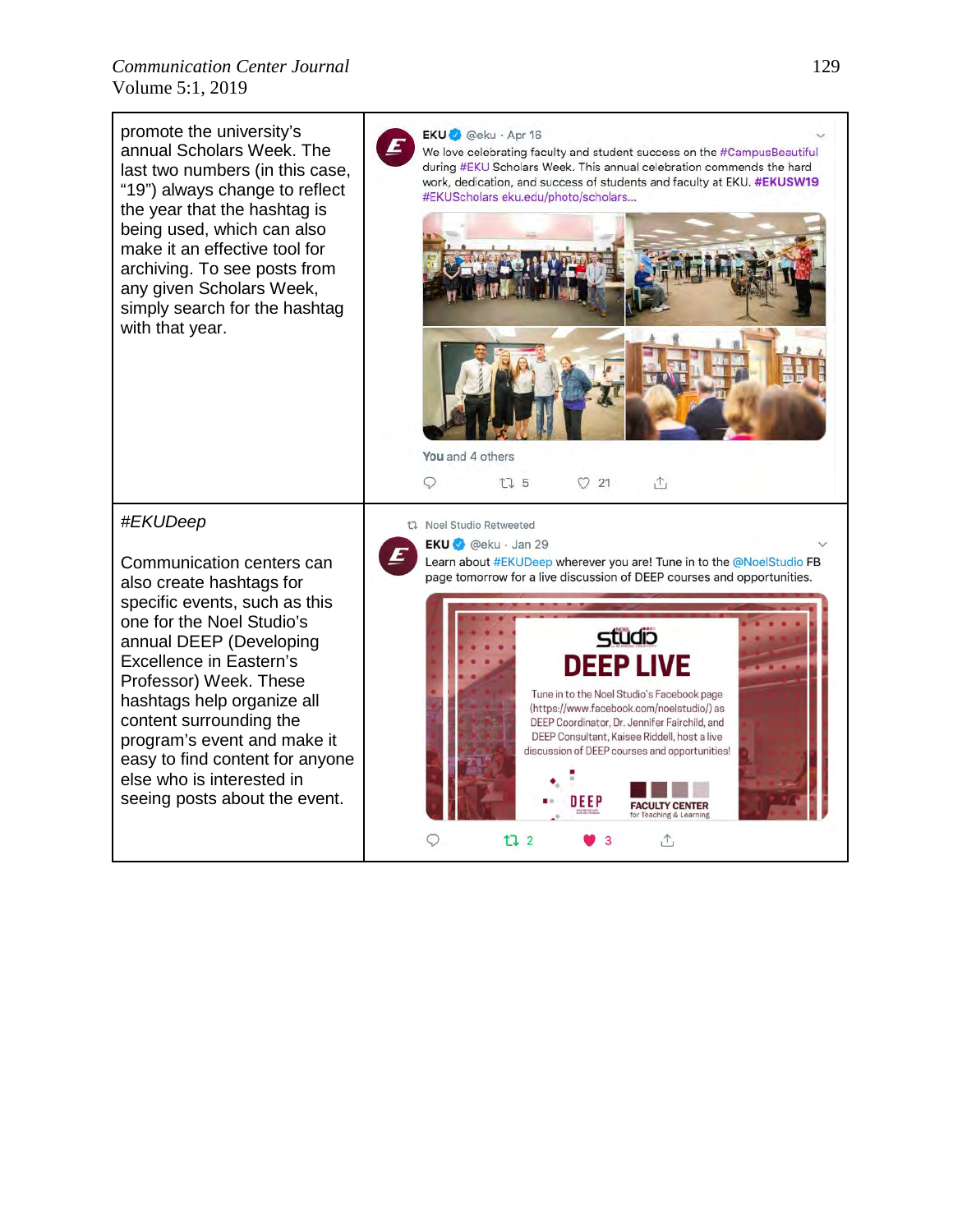# *#BGWS*

Communication centers can tag other, related handles (such as @EKUSummer and @EKU\_CLASS) to increase access to content and use hashtags to create text that is archivable and searchable via Twitter.



Twitter geotags allow communication centers to share geographic information. Geotags can be used to situate the

communication center (or its services and programs) on campus. Table 3 offers an example of geotagging.

# **Table 3: Geotagging.**

| Geotag               | <b>Best Practice</b>                                            |
|----------------------|-----------------------------------------------------------------|
| Tagging the Noel     | Need help finding us? The Noel Studio is located with the main  |
| Studio as a location | @ekulibraries complex. Check our location and come for a visit! |

# **Conclusions**

The authors offer several recommendations for designing, implementing, and managing Twitter tags, hashtags, and geotags. Recommendations are situated into three categories including leadership and professional development, technology and tool usage, and design.

# **Leadership and Professional Development**

• Provide professional development for student staff members to design and manage Twitter content emphasizing the potential for tags, hashtags, and geotags;

- Assign students to lead the communication center's Twitter feed and envision new possibilities for tagging, hashtagging, and geotagging; and
- Encourage leadership development and collaborative opportunities through the use of a student-led and managed Twitter presence for the communication center that allows students to explore using these strategies.

# **Technology and Tool Usage**

- Encourage students to learn about Twitter tags, hashtags, and geotags as a powerful social media strategy;
- Provide research and innovation opportunities using the communication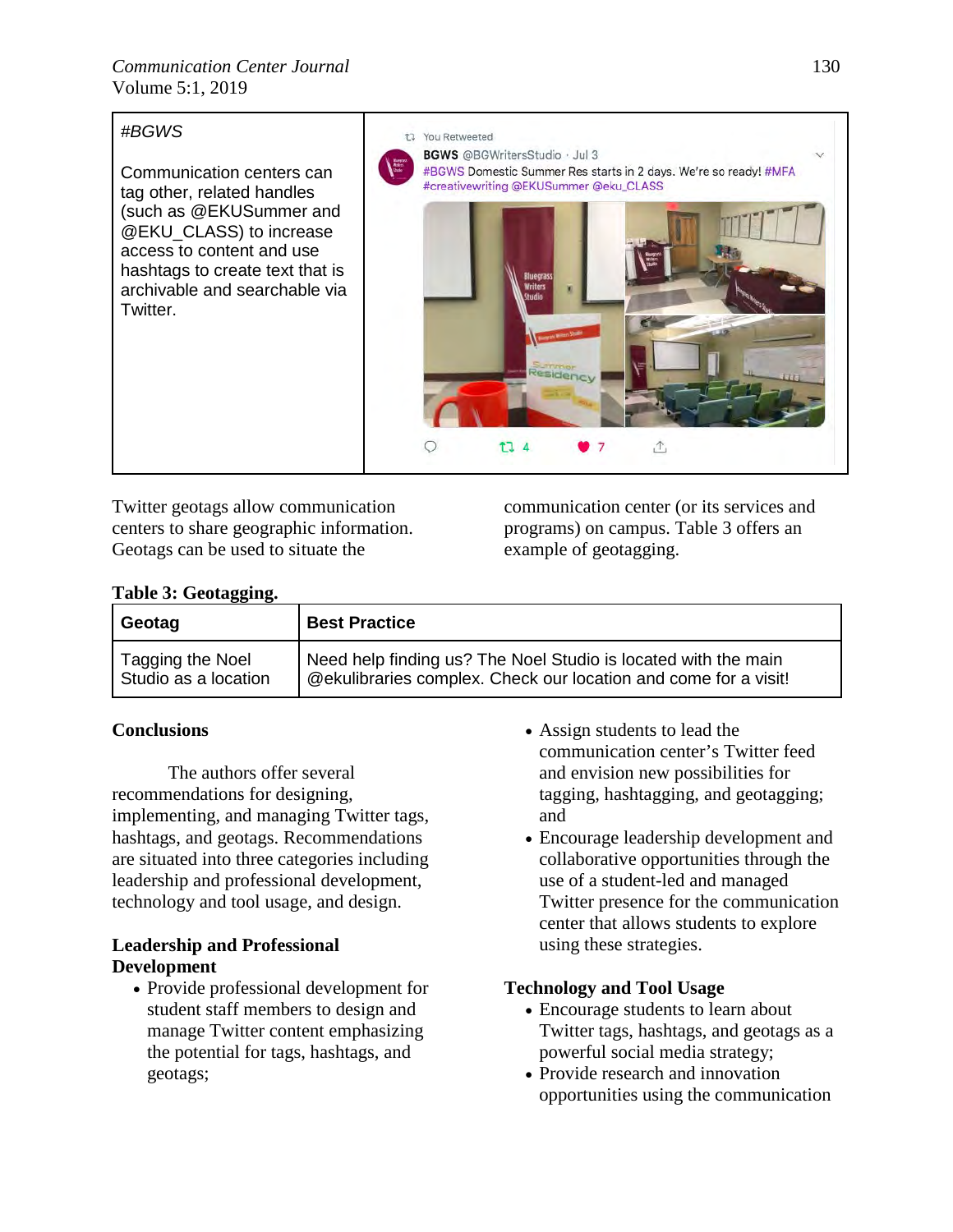center's Twitter presence that allows for new possibilities to emerge through the use of tags, hashtags, and geotags; and

• Explore how the tags, hashtags, and geotags within Twitter function and discuss audience(s) and stakeholders with communication center staff members.

### **Design**

- Allow students to design Twitter content using Canva and other freely available online platforms, which also gives them experience using digital tools for design work (and multimodal projects) that expand the communication center's reach via tags, hashtags, and geotags; and
- Integrate the communication center's spatial ethos through tagging.

Twitter can be a powerful social media application for communication centers. However, a communication center's Twitter presence should be carefully designed, cultivated, and managed. While using Twitter might seem "easy" enough, planning and sustaining a presence can present challenges and is worthy of in-depth discussion and, if implemented, long-term commitment. It is important to understand- and anticipate--the expectations of Twitter feeds, especially among readers, clientele, or other readers. Planning a communication center's Twitter persona--or an update to a Twitter profile--is a critical step. If students or student teams are managing or implementing a social media presence, consistency and sustainability are also important.

 Several considerations emerge for designing a consistent and sustainable Twitter presence. A communication center's Twitter persona, including careful and intentional consideration of tags, hashtags,

and geotags, must be aligned and cultivated often. That is, some content focuses on the broad work of the communication center while other content has a shorter shelf-life (if promoting an event, for example). Tagging practices and related media shared can and should be assessed often.

Ideally, however, communication centers will continue to design Twitter presences that promote the academic--and social--attributes that make these spaces and programs central to their institutions. Thoughtful and strategic use of tagging can allow for the careful cultivation of a communication center's ethos by aligning the valuable academic and social activities of the program with the institution's mission, vision, and values.

# **References**

- Bunnell, A., Carpenter, R., Hensley, E., Strong, K., Williams, R., & Winter, R. (2016). Mapping the hot spots: A zoning approach to space analysis and design. *Journal of Learning Spaces*, *5*(1), 19-25.
- Carpenter, R. (2016). Shaping the future: Writing centers as creative multimodal spaces. *SDC: A Journal of Multiliteracy and Innovation 21*(1), 56-75.
- Carpenter, R. & Apostel, S. (2017). A space to play, a space to compose: A model for creative collaborations and composition practices. *Making space: Writing instruction, infrastructure, and multiliteracies.*  Retrieved from https://www.digitalrhetoriccollaborat ive.org/makingspace/ch6a.html
- Fandel, J. (2018). Conversation starter: Social media and the writing center. In Another word: From the writing center at the University of Wisconsin—Madison*,* [UW blog].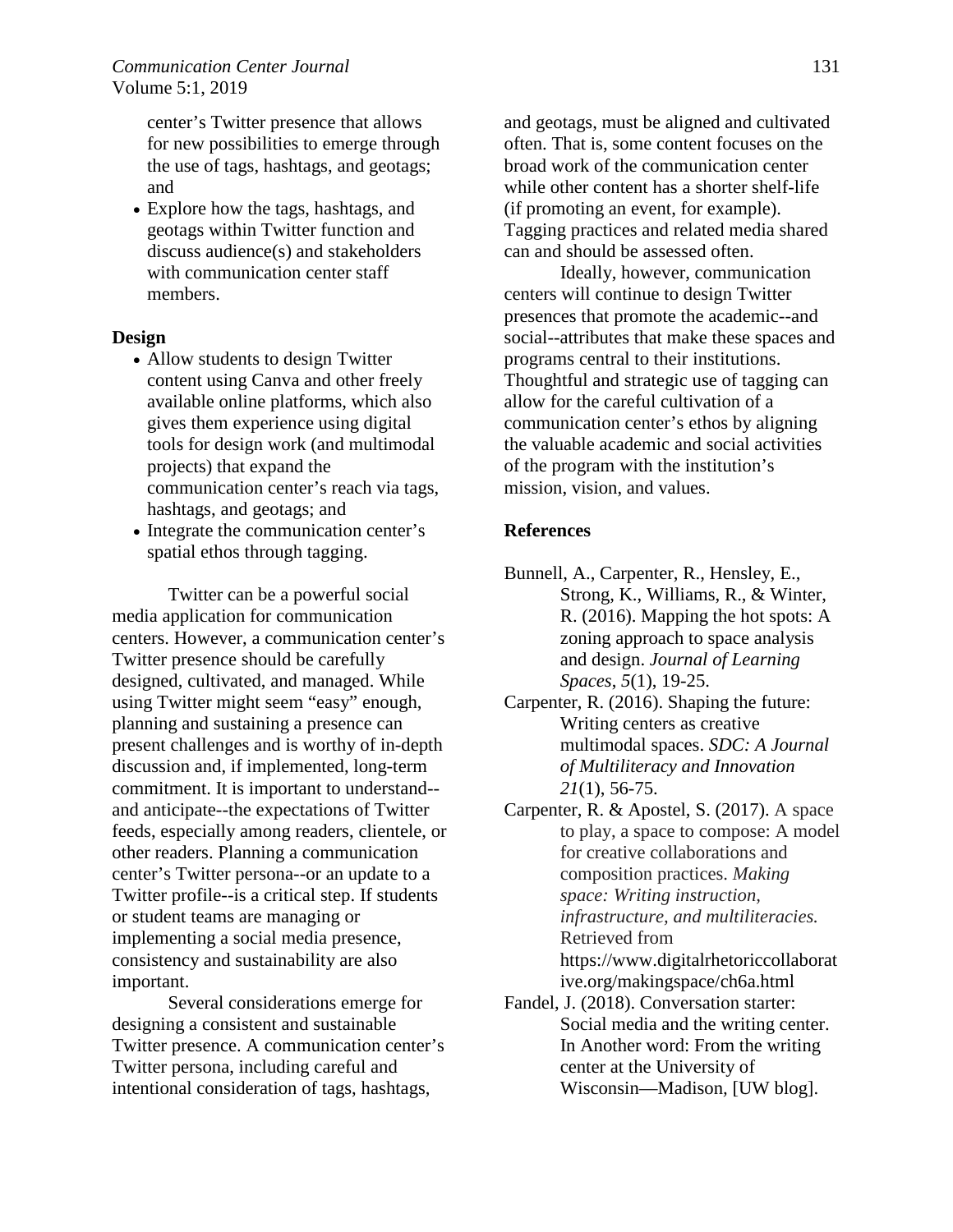*Communication Center Journal* 132 Volume 5:1, 2019

Retrieved from

https://dept.writing.wisc.edu/blog/co nversation-starter-social-media-andthe-writing-center/

- Jones, J. B. (2010). The creepy treehouse problem. *Chronicle of Higher Education*. Retrieved from https://www.chronicle.com/blo gs/profhacker/the-creepy-treehouseproblem/23027
- Keogh, B. (2018). How students use social media to choose their university. In The Conversation. Retrieved from http://theconversation.com/how -students-use-social-media-tochoose-their-university-101282
- Kimmons, R., Veletsianos, G., & Woodward, S. (2017). Institutional uses of Twitter in U.S. higher education. *Innovative Higher Education*, *42*(2), 97–111. doi: 10.1007/s10755-016-9375-6
- Marciniak, J. (2012). Writing centers and Twitter: How we use this 'weird' space and how students perceive it. In U of L Writing Center: Who We Are and What We Do. Retrieved from

https://uoflwritingcenter.wordpress.c om/2012/09/17/writing-centers-andtwitter-how-we-use-this-weirdspace-and-how-students-perceive-it/

- Ridley, D. (n.d.). How today's colleges and universities are using social media. In Vital. Retrieved from https://vtldesign.com/digitalmarketing/social-media/how-todayscolleges-and-universities-are-usingsocial-media/
- Shapiro, M. (2013). The social center: Why writing centers need Twitter. In Another word: From the writing center at the University of Wisconsin—Madison, [UW blog]. Retrieved from https://dept.writing.wisc.edu/blog/the

-social-center-why-writing-centersneed-twitter/

### **Author Biographies**

Adrian Bryant is a junior English major at Eastern Kentucky University. He currently works as a Course-Embedded Consultant (CEC) at EKU's Noel Studio for Academic Creativity, where he has worked for two years. Bryant is planning to pursue an MA in Communication upon graduation.

Darian Bianco is a senior English Literature major of Eastern Kentucky University who will graduate in December of 2019. She has worked as a general, media, and courseembedded consultant for the Noel Studio over her three years of employment there. Bianco is planning to apply to the Bluegrass Writer's Studio upon graduation.

Kaisee Riddell is a Summer 2019 graduate of Eastern Kentucky University. Her previous roles for the Noel Studio include Consultant for the Developing Excellence in Eastern's Professors (DEEP) system and managing social media for the EKU Summer initiative. Riddell is now pursuing a Master of Public Affairs degree at Indiana University Bloomington.

Abby Gardner is a 2019 MA graduate of Eastern Kentucky University. Serving both the Noel Studio for Academic Creativity and the Faculty Center for Teaching & Learning as a consultant for two and a half years, she most recently served as Program Coordinator for Pedagogicon 2019.

Jessica Vaught is a 2018 BA graduate of Eastern Kentucky University. In her time at EKU, she served as an academic consultant and peer mentor at the Noel Studio for Academic Creativity where she also streamlined and supervised its PR & Social